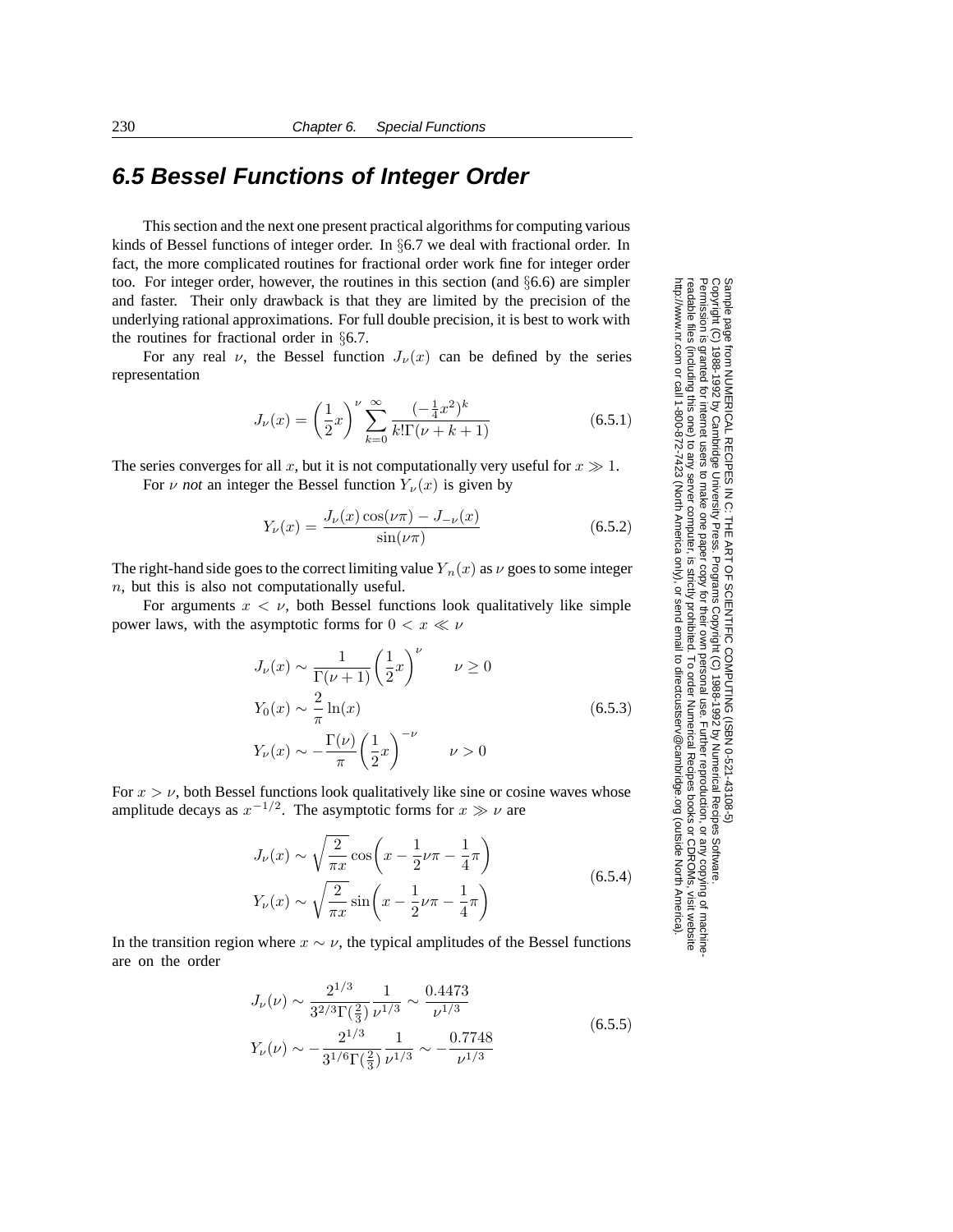

Figure 6.5.1. Bessel functions  $J_0(x)$  through  $J_3(x)$  and  $Y_0(x)$  through  $Y_2(x)$ .

which holds asymptotically for large  $\nu$ . Figure 6.5.1 plots the first few Bessel functions of each kind.

The Bessel functions satisfy the recurrence relations

$$
J_{n+1}(x) = \frac{2n}{x} J_n(x) - J_{n-1}(x)
$$
\n(6.5.6)

and

$$
Y_{n+1}(x) = \frac{2n}{x} Y_n(x) - Y_{n-1}(x)
$$
\n(6.5.7)

As already mentioned in  $\S5.5$ , only the second of these (6.5.7) is stable in the direction of increasing n for  $x < n$ . The reason that (6.5.6) is unstable in the direction of increasing n is simply that it is *the same recurrence* as (6.5.7): A small amount of "polluting"  $Y_n$  introduced by roundoff error will quickly come to swamp the desired  $J_n$ , according to equation (6.5.3).

A practical strategy for computing the Bessel functions of integer order divides into two tasks: first, how to compute  $J_0$ ,  $J_1$ ,  $Y_0$ , and  $Y_1$ , and second, how to use the recurrence relations stably to find other  $J$ 's and  $Y$ 's. We treat the first task first:

For  $x$  between zero and some arbitrary value (we will use the value 8), approximate  $J_0(x)$  and  $J_1(x)$  by rational functions in x. Likewise approximate by rational functions the "regular part" of  $Y_0(x)$  and  $Y_1(x)$ , defined as

$$
Y_0(x) - \frac{2}{\pi} J_0(x) \ln(x)
$$
 and  $Y_1(x) - \frac{2}{\pi} \left[ J_1(x) \ln(x) - \frac{1}{x} \right]$  (6.5.8)

For  $8 < x < \infty$ , use the approximating forms  $(n = 0, 1)$ 

$$
J_n(x) = \sqrt{\frac{2}{\pi x}} \left[ P_n\left(\frac{8}{x}\right) \cos(X_n) - Q_n\left(\frac{8}{x}\right) \sin(X_n) \right] \tag{6.5.9}
$$

Copyright (C) 1988-1992 by Cambridge University Press.Sample page from NUMERICAL RECIPES IN C: THE ART OF SCIENTIFIC COMPUTING (ISBN 0-521-43108-5) ntp://www.nr.com or call 1-800-872-7423 (North America only), or send email to directcustserv@cambridge.org (outside North America). http://www.nr.com or call 1-800-872-7423 (North America only),readable files (including this one) to any serverPermission is granted for internet users to make one paper copy for their own personal use. Further reproduction, or any copyin eadable files <sup>d</sup>ermission is -cpyright ample page 1 ō irom NUMERICAL RECIPES IN C. THE ART OF SCIENTIFIC COMPUTING (18BN 0-531-43108-6) 988-1992 by Cambridge University Press. Programs Copyright (C) 1988-1992 by Numerical Recipes Software computer, is strictly prohibited. To order Numerical Recipes booksPrograms Copyright (C) 1988-1992 by Numerical Recipes Software. or send email to directcustserv@cambridge.org (outside North America). or CDROMs, visit website g of machine-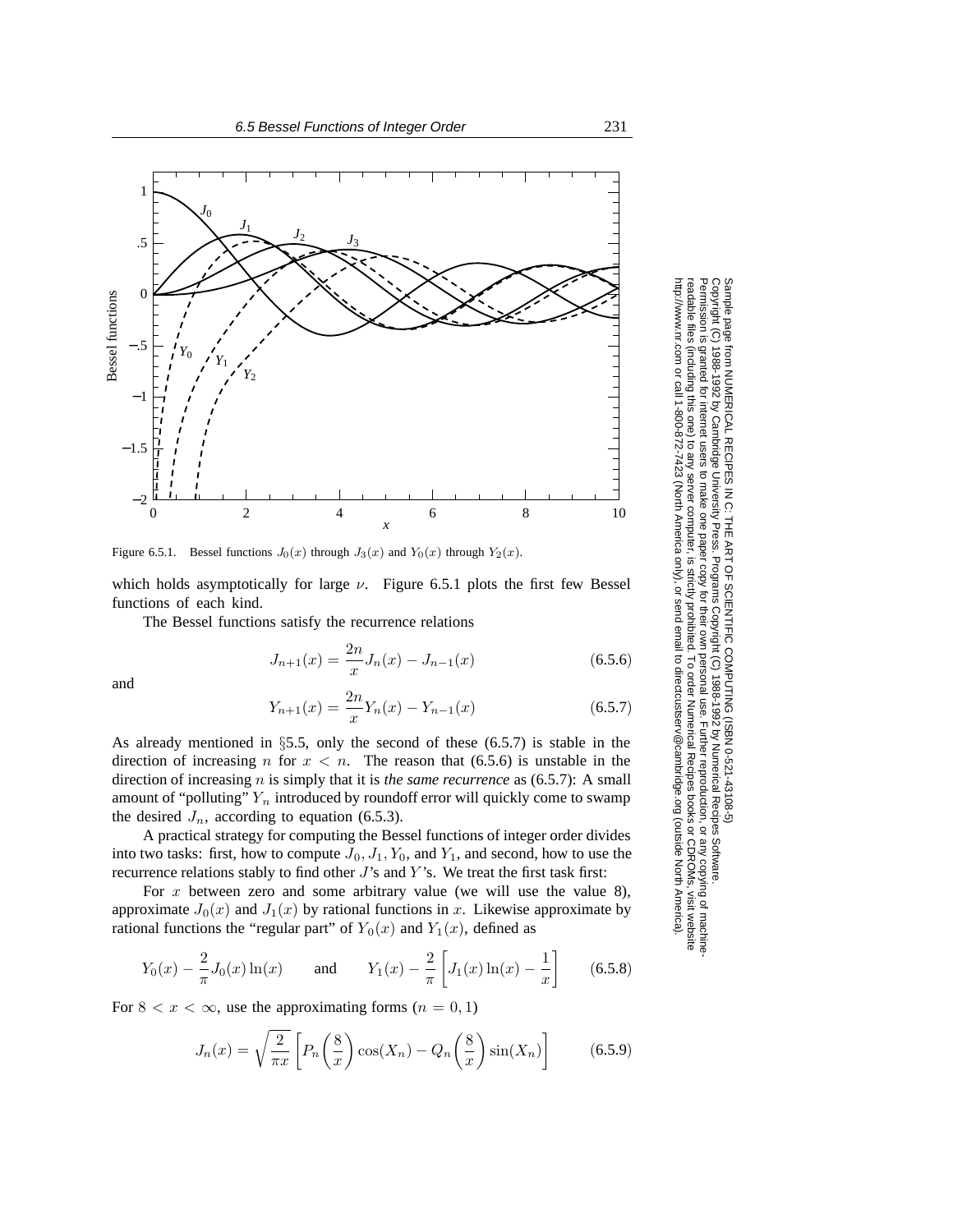$$
Y_n(x) = \sqrt{\frac{2}{\pi x}} \left[ P_n\left(\frac{8}{x}\right) \sin(X_n) + Q_n\left(\frac{8}{x}\right) \cos(X_n) \right]
$$
 (6.5.10)

where

$$
X_n \equiv x - \frac{2n+1}{4}\pi\tag{6.5.11}
$$

Permission is granted for internet users to make one paper copy for their own personal use. Further reproduction, or any copyin

computer, is strictly prohibited. To order Numerical Recipes books

or send email to directcustserv@cambridge.org (outside North America).

Sample page from NUMERICAL RECIPES IN C: THE ART OF SCIENTIFIC COMPUTING (ISBN 0-521-43108-5)

Programs Copyright (C) 1988-1992 by Numerical Recipes Software.

g of machine-

or CDROMs, visit website

Copyright (C) 1988-1992 by Cambridge University Press.

readable files (including this one) to any server

http://www.nr.com or call 1-800-872-7423 (North America only),

and where  $P_0$ ,  $P_1$ ,  $Q_0$ , and  $Q_1$  are each polynomials in their arguments, for  $0 <$  $8/x < 1$ . The P's are even polynomials, the Q's odd.

Coefficients of the various rational functions and polynomials are given by Hart [1], for various levels of desired accuracy. A straightforward implementation is

#include <math.h>

```
float bessj0(float x)
Returns the Bessel function J_0(x) for any real x.
{
    float ax,z;
   double xx,y,ans,ans1,ans2; Accumulate polynomials in double precision.
    if ((ax=fabs(x)) < 8.0) { Direct rational function fit.
        y=x*x;
        ans1=57568490574.0+y*(-13362590354.0+y*(651619640.7
           +y*(-11214424.18+y*(77392.33017+y*(-184.9052456)))));
        ans2=57568490411.0+y*(1029532985.0+y*(9494680.718
            +y*(59272.64853+y*(267.8532712+y*1.0))));
   ans=ans1/ans2;<br>} else {
                                         Fitting function (6.5.9).
       z=8.0/ax;
       y=z*z;
       xx=ax-0.785398164;
        ans1=1.0+y*(-0.1098628627e-2+y*(0.2734510407e-4
            +y*(-0.2073370639e-5+y*0.2093887211e-6)));
        ans2 = -0.1562499995e-1+y*(0.1430488765e-3)+y*(-0.6911147651e-5+y*(0.7621095161e-6
            -y*0.934945152e-7)));
        ans=sqrt(0.636619772/ax)*(cos(xx)*ans1-z*sin(xx)*ans2);
   }
    return ans;
}
#include <math.h>
float bessy0(float x)
Returns the Bessel function Y_0(x) for positive x.
{
   float bessj0(float x);
   float z;<br>double xx,y,ans,ans1,ans2;
                                         Accumulate polynomials in double precision.
   if (x < 8.0) { Rational function approximation of (6.5.8).
        y=x*x;
        ans1 = -2957821389.0+y*(7062834065.0+y*(-512359803.6+y*(10879881.29+y*(-86327.92757+y*228.4622733))));
        ans2=40076544269.0+y*(745249964.8+y*(7189466.438
           +y*(47447.26470+y*(226.1030244+y*1.0))));
   ans=(ans1/ans2)+0.636619772*bessj0(x)*log(x);<br>} else {<br>Fitting function
                                         Fitting function (6.5.10).
```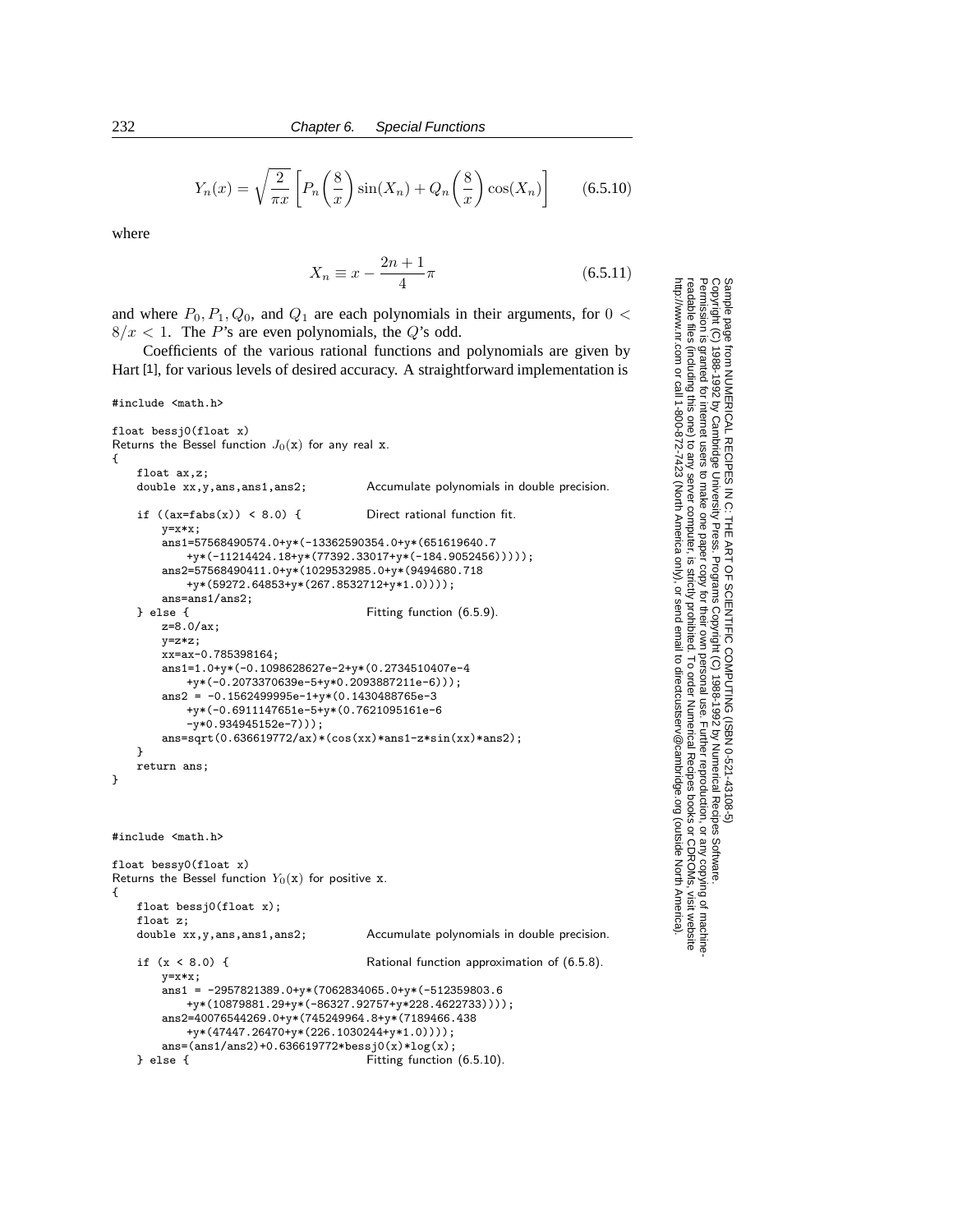```
z=8.0/x;
       y=z*z;
       xx=x-0.785398164;ans1=1.0+y*(-0.1098628627e-2+y*(0.2734510407e-4
           +y*(-0.2073370639e-5+y*0.2093887211e-6)));
        ans2 = -0.1562499995e-1+y*(0.1430488765e-3)+y*(-0.6911147651e-5+y*(0.7621095161e-6
           +y*(-0.934945152e-7))));
       ans=sqrt(0.636619772/x)*(sin(xx)*ans1+z*cos(xx)*ans2);}
   return ans;
}
#include <math.h>
float bessj1(float x)
Returns the Bessel function J_1(x) for any real x.
{
    float ax,z;
   double xx,y,ans,ans1,ans2; Accumulate polynomials in double precision.
   if ((ax = fabs(x)) < 8.0) { Direct rational approximation.
       y=x*x;
       ans1=x*(72362614232.0+y*(-7895059235.0+y*(242396853.1
           +y*(-2972611.439+y*(15704.48260+y*(-30.16036606))))));
       ans2=144725228442.0+y*(2300535178.0+y*(18583304.74
           +y*(99447.43394+y*(376.9991397+y*1.0))));
   ans=ans1/ans2;<br>} else {
                                        Fitting function (6.5.9).
       z=8.0/ax;
       y=z*z;
       xx=ax-2.356194491;
       ans1=1.0+y*(0.183105e-2+y*(-0.3516396496e-4
           +y*(0.2457520174e-5+y*(-0.240337019e-6))));
        ans2=0.04687499995+y*(-0.2002690873e-3
           +y*(0.8449199096e-5+y*(-0.88228987e-6
           +y*0.105787412e-6)));
       ans=sqrt(0.636619772/ax)*(cos(xx)*ans1-z*sin(xx)*ans2);if (x < 0.0) ans = -ans;
   }
   return ans;
}
#include <math.h>
float bessy1(float x)
Returns the Bessel function Y_1(x) for positive x.
{
   float bessj1(float x);
   float z;<br>double xx,y,ans,ans1,ans2;
                                        Accumulate polynomials in double precision.
   if (x < 8.0) { Rational function approximation of (6.5.8).
       y=x*x;
       ans1=x*(-0.4900604943e13+y*(0.1275274390e13
           +y*(-0.5153438139e11+y*(0.7349264551e9
           +y*(-0.4237922726e7+y*0.8511937935e4)))));
       ans2=0.2499580570e14+y*(0.4244419664e12
```
+y\*(0.3733650367e10+y\*(0.2245904002e8 +y\*(0.1020426050e6+y\*(0.3549632885e3+y))))); Permission is granted for internet users to make one paper copy for their own personal use. Further reproduction, or any copyin

computer, is strictly prohibited. To order Numerical Recipes books

or send email to directcustserv@cambridge.org (outside North America).

Sample page from NUMERICAL RECIPES IN C: THE ART OF SCIENTIFIC COMPUTING (ISBN 0-521-43108-5)

Programs Copyright (C) 1988-1992 by Numerical Recipes Software.

g of machine-

or CDROMs, visit website

Copyright (C) 1988-1992 by Cambridge University Press.

readable files (including this one) to any server

http://www.nr.com or call 1-800-872-7423 (North America only),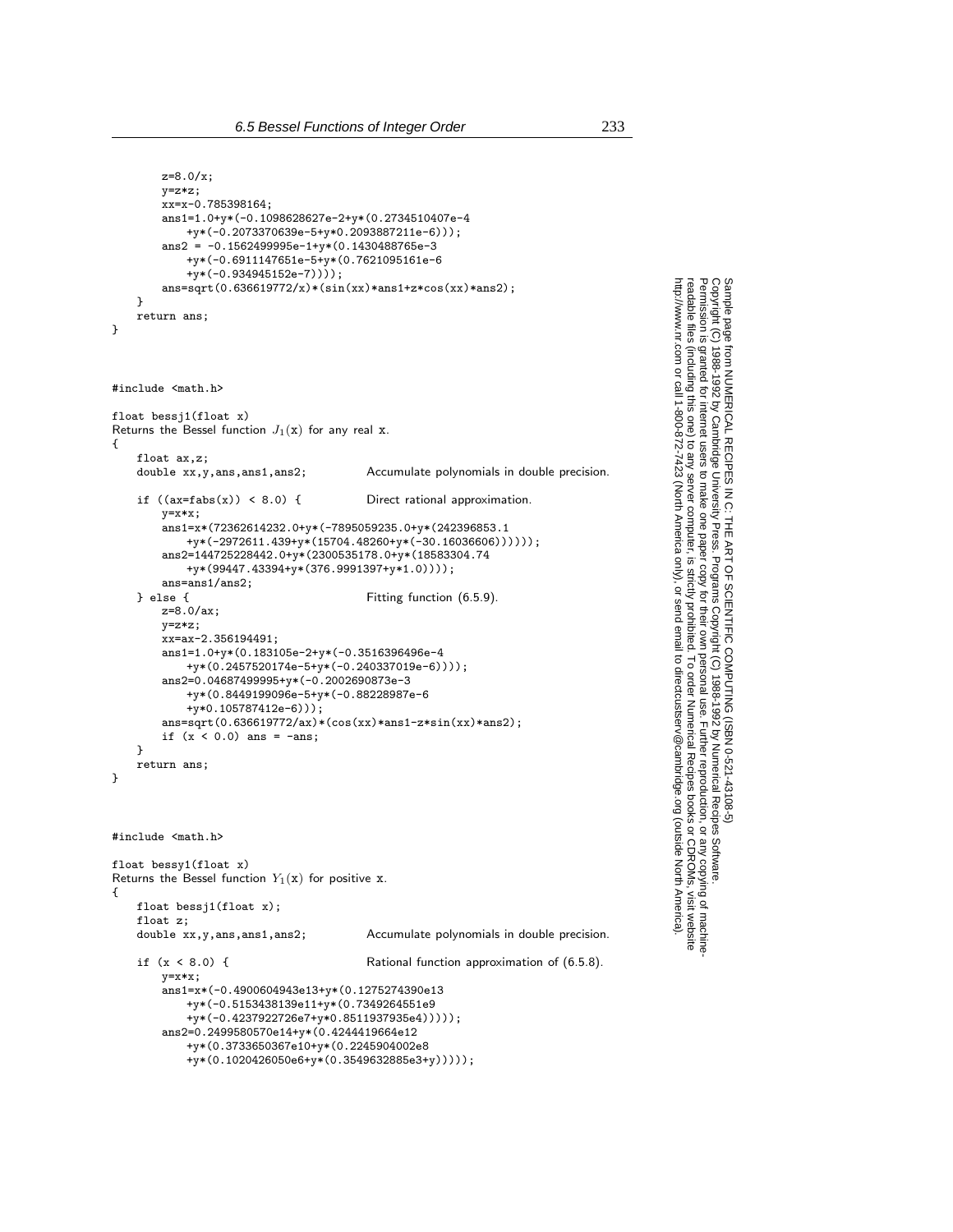```
ans=(ans1/ans2)+0.636619772*(bessj1(x)*log(x)-1.0/x);} else { Fitting function (6.5.10).
   z=8.0/x;
   y=z*z;
   xx=x-2.356194491;ans1=1.0+y*(0.183105e-2+y*(-0.3516396496e-4
       +y*(0.2457520174e-5+y*(-0.240337019e-6))));
   ans2=0.04687499995+y*(-0.2002690873e-3
       +y*(0.8449199096e-5+y*(-0.88228987e-6
       +y*0.105787412e-6)));
   ans=sqrt(0.636619772/x)*(sin(xx)*ans1+z*cos(xx)*ans2);
}
return ans;
```
We now turn to the second task, namely how to use the recurrence formulas (6.5.6) and (6.5.7) to get the Bessel functions  $J_n(x)$  and  $Y_n(x)$  for  $n \ge 2$ . The latter of these is straightforward, since its upward recurrence is always stable:

```
float bessy(int n, float x)
Returns the Bessel function Y<sub>n</sub>(x) for positive x and n \ge 2.
{
   float bessy0(float x);
   float bessy1(float x);
    void nrerror(char error_text[]);
   int j;
   float by,bym,byp,tox;
    if (n < 2) nrerror("Index n less than 2 in bessy");
   tox=2.0/x;
   by=bessy1(x); Starting values for the recurrence.
    bym=bessy0(x);
   for (j=1;j\leq n;j++) { Recurrence (6.5.7).
       byp=j*tox*by-bym;
        bym=by;
        by=byp;
   }
    return by;
}
```
The cost of this algorithm is the call to bessy1 and bessy0 (which generate a call to each of bessj1 and bessj0), plus  $O(n)$  operations in the recurrence.

As for  $J_n(x)$ , things are a bit more complicated. We can start the recurrence upward on n from  $J_0$  and  $J_1$ , but it will remain stable only while n does not exceed x. This is, however, just fine for calls with large  $x$  and small  $n$ , a case which occurs frequently in practice.

The harder case to provide for is that with  $x < n$ . The best thing to do here is to use Miller's algorithm (see discussion preceding equation 5.5.16), applying the recurrence *downward* from some arbitrary starting value and making use of the upward-unstable nature of the recurrence to put us *onto* the correct solution. When we finally arrive at  $J_0$  or  $J_1$  we are able to normalize the solution with the sum (5.5.16) accumulated along the way.

The only subtlety is in deciding at how large an  $n$  we need start the downward recurrence so as to obtain a desired accuracy by the time we reach the  $n$  that we really want. If you play with the asymptotic forms (6.5.3) and (6.5.5), you should be able to convince yourself that the answer is to start larger than the desired  $n$  by

Permission is granted for internet users to make one paper copy for their own personal use. Further reproduction, or any copyin Copyright (C) 1988-1992 by Cambridge University Press.Programs Copyright (C) 1988-1992 by Numerical Recipes Software. Sample page from NUMERICAL RECIPES IN C: THE ART OF SCIENTIFIC COMPUTING (ISBN 0-521-43108-5) g of machinereadable files (including this one) to any servercomputer, is strictly prohibited. To order Numerical Recipes booksor CDROMs, visit website http://www.nr.com or call 1-800-872-7423 (North America only),or send email to directcustserv@cambridge.org (outside North America).

}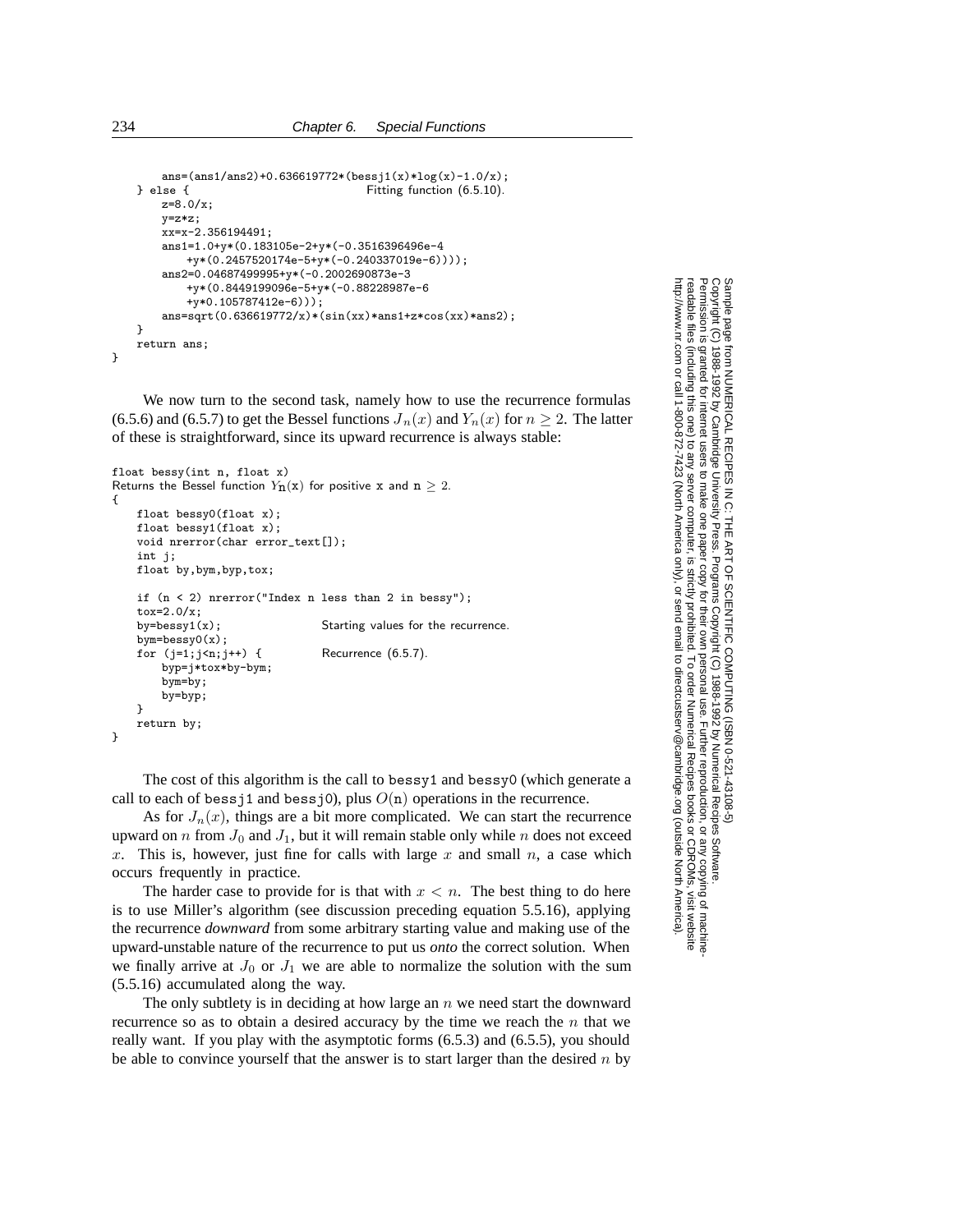an additive amount of order [constant  $\times n$ ]<sup>1/2</sup>, where the square root of the constant is, very roughly, the number of significant figures of accuracy.

The above considerations lead to the following function.

```
#include <math.h><br>#define ACC 40.0
                                            Make larger to increase accuracy.
#define BIGNO 1.0e10
#define BIGNI 1.0e-10
float bessj(int n, float x)
Returns the Bessel function J_{n}(x) for any real x and n \geq 2.
{
    float bessj0(float x);
    float bessj1(float x);
    void nrerror(char error_text[]);
    int j,jsum,m;
    float ax,bj,bjm,bjp,sum,tox,ans;
    if (n < 2) nrerror("Index n less than 2 in bessj");
    ax = fabs(x);if (ax == 0.0)return 0.0;<br>else if (ax > (float) n) {
                                            Upwards recurrence from J_0 and J_1.
        tox=2.0/ax;
        bjm=bessj0(ax);
        bj=bessj1(ax);
        for (j=1;j<n;j++) {
            bjp=j*tox*bj-bjm;
            bjm=bj;
            bj=bjp;
        }
    ans=bj;<br>} else {
                                            Downwards recurrence from an even m here com-<br>puted.
        \texttt{tox=2.0/ax};m=2*(n+(int) \sqrt{2} + C)<br>jsum=0;
                                            jsum will alternate between 0 and 1; when it is
                                                1, we accumulate in sum the even terms in
                                                (5.5.16).bjp=ans=sum=0.0;
        bj=1.0;<br>for (j=m; j>0; j--) {
                                            The downward recurrence.
            bjm=j*tox*bj-bjp;
            bjp=bj;
            bj=bjm;<br>if (fabs(bj) > BIGNO) {
                                            Renormalize to prevent overflows.
                 bj *= BIGNI;
                 bjp == BIGNI;ans *= BIGNI;
                 sum *= BIGNI;}
            if (jsum) sum += bj; Accumulate the sum.
             jsum=!jsum; Change 0 to 1 or vice versa.
                                            Save the unnormalized answer.
        }<br>sum=2.0*sum-bj;
        sum=2.0*sum-bj; Compute (5.5.16)<br>ans /= sum; and use it to norm
                                            and use it to normalize the answer.
    }
    return x < 0.0 & (n & 1) ? -ans : ans;
```
Permission is granted for internet users to make one paper copy for their own personal use. Further reproduction, or any copyin Copyright (C) 1988-1992 by Cambridge University Press.Programs Copyright (C) 1988-1992 by Numerical Recipes Software. Sample page from NUMERICAL RECIPES IN C: THE ART OF SCIENTIFIC COMPUTING (ISBN 0-521-43108-5) g of machinereadable files (including this one) to any servercomputer, is strictly prohibited. To order Numerical Recipes booksor CDROMs, visit website http://www.nr.com or call 1-800-872-7423 (North America only),or send email to directcustserv@cambridge.org (outside North America).

}